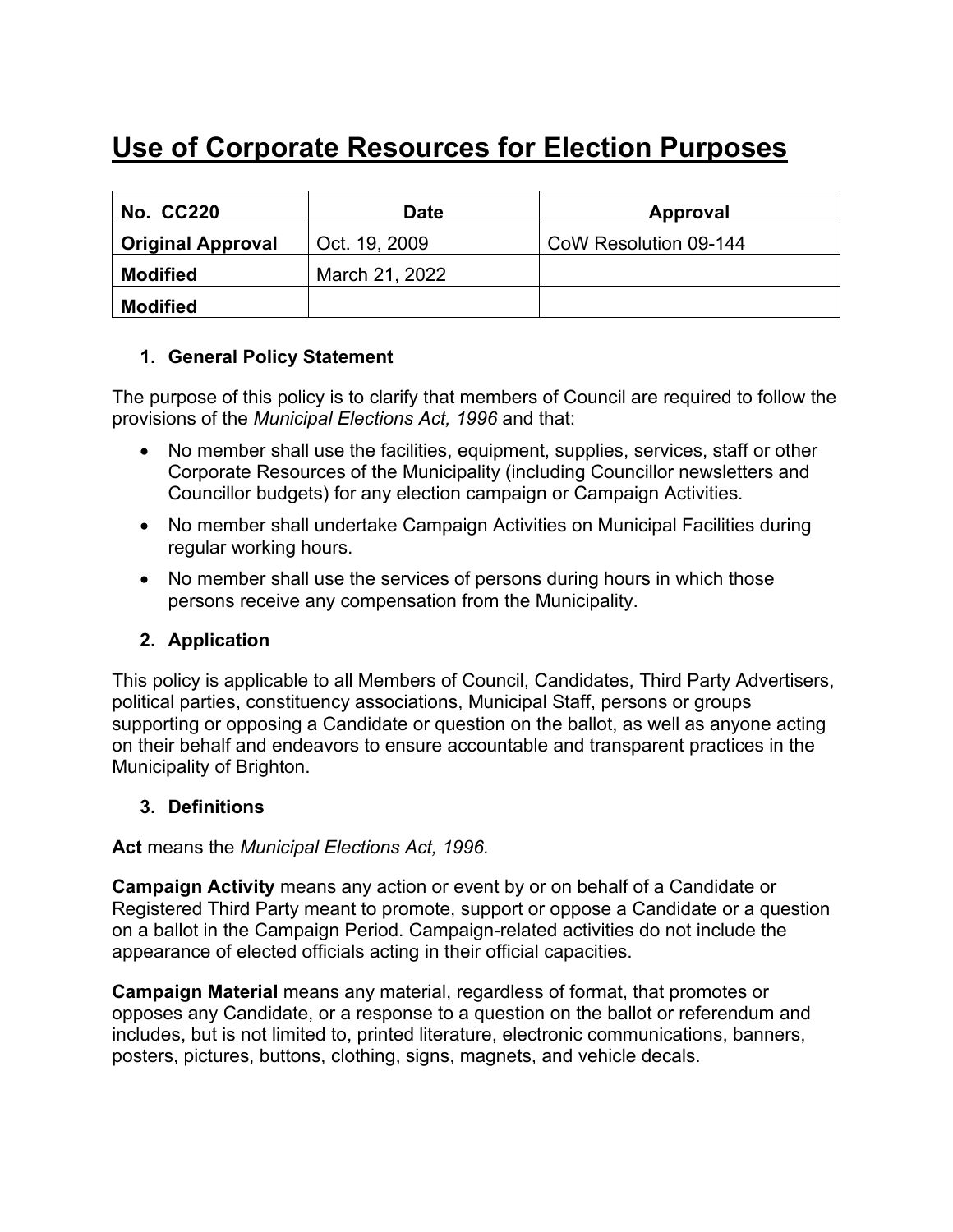**Campaign Period** means the official campaign period of an election beginning on May 1<sup>st</sup> of an election year, the beginning of the nomination period, and ends on December 31<sup>st</sup> of an election year. For a by-election, the period commences on the day the election is called and ends on voting day. In the case of a provincial or federal election or by-election, the date the writ is issued until voting day.

**Candidate** means any individual who has filed for nomination for an elected office, including Mayor, Deputy Mayor, Councillor, Member of Provincial Parliament, Member of Parliament, School Board Trustee, or anyone acting on their behalf.

**Corporate Resources** means any resources used to promote, support, or oppose a Candidate or question on a ballot, including but not limited to literature, banners, posters, pictures, buttons, clothing and any other physical or technological resource that supports the operation of City programs and services. It also includes those in all media such as print, displays, radio or television, online including websites or social media.

**Election-Related Purpose** refers to any participation in an election that is partisan in nature.

**Municipality** means the Municipality of Brighton

**Municipal Facility** means any land, building or other structure owned, leased, operated, or otherwise controlled by the Municipality, other than a municipal road, and includes but is not limited to Brighton Municipal Centre, operation centres, libraries, community and recreation centres, parking lots, parks, trails, sports fields, and open space.

**Member of Council** means the Mayor and all other Members of Municipal Council.

**Municipal Staff** includes full-time, part-time, temporary and contract employees paid by the Municipality. It also includes volunteers that are working for the Municipality,

**Nomination Day** refers to the third Friday in August in the year of an election.

**Registered Third Party or Third Party Advertiser** means an individual, corporation or trade union that promotes, supports or opposes a Candidate or question on the ballot in accordance with the Act.

# **4. Responsibilities**

Candidates and Registered Third Parties to:

• Adhere to guidelines and parameters established by this policy.

Municipal Clerk to:

• Communicate the policy to Members of Council, Candidates, Third Party Advertisers and Municipal Staff,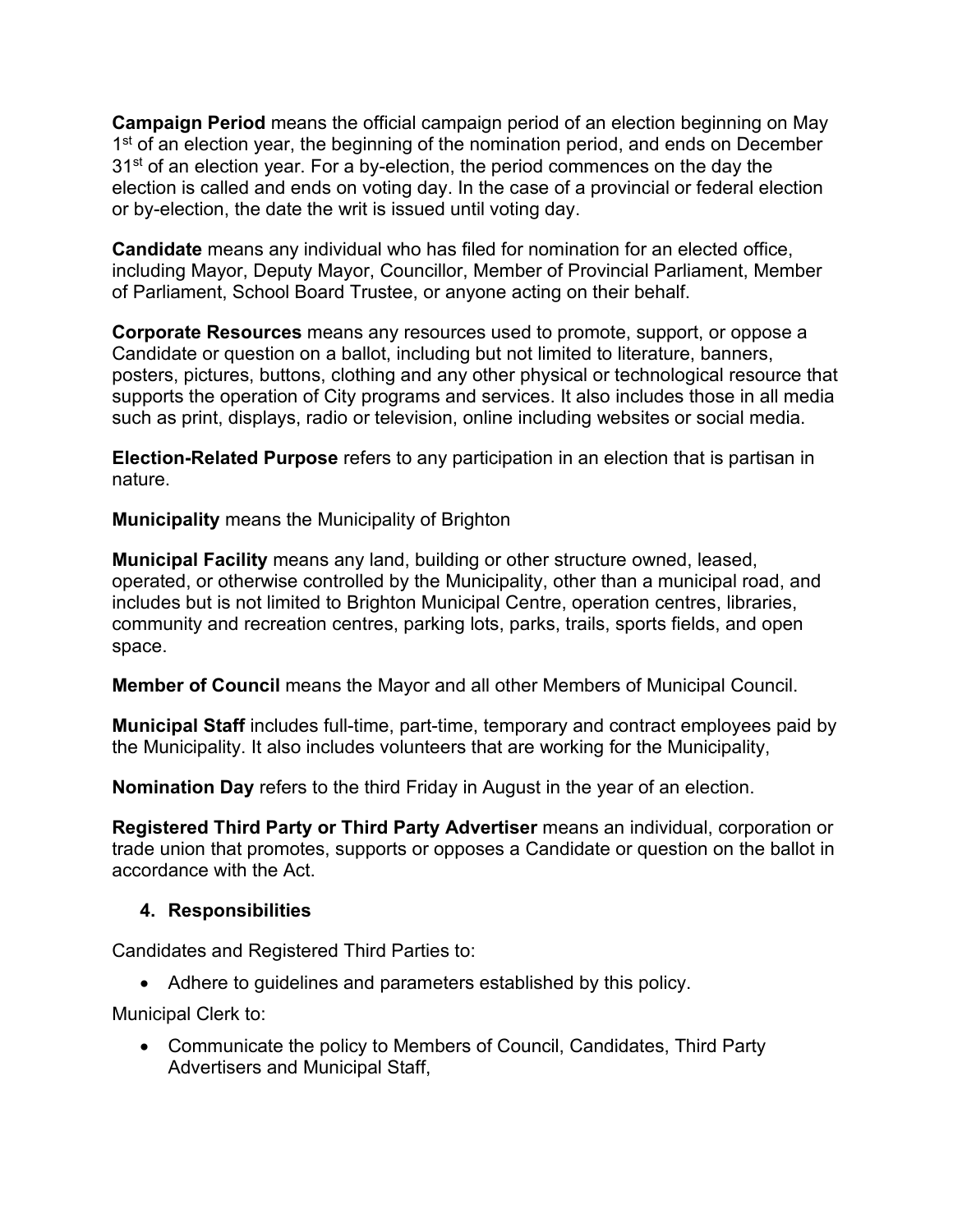• Administer this policy and provide any related procedures as deemed necessary or desirable for conducting an election.

Municipal Staff to:

• Ensure that Corporate Resources, as identified by this Policy, are not used for campaigning.

# **5. General Provisions**

- a. Corporate Resources and funding shall not be used by a Candidate or Registered Third Party for campaigning or Election-Related Purposes.
- b. This policy also applies to an acclaimed Member or a Member not seeking reelection.
- c. Campaign Material may not be displayed at any Municipal Facility.
- d. The Clerk is authorized, and directed to take the necessary action, to give effect to this policy.
- e. This policy does not preclude a Member of Council from performing their duties as a Councillor, nor inhibit a Member of Council from representing the interests of their constituents.
- f. Individuals who have questions about this policy are encouraged to contact the Clerk to obtain further clarification.

# **6. Corporate Resources – Technology**

- a. Members of Council are provided with access to information technology resources to aid in their duties as an elected official but may not use those assets for campaigning, developing or storing Campaign Materials. This includes, but is not limited to, functionality through municipally issued smartphones, tablets, computers, printers and copiers, web streaming licenses, etc.
- b. Municipally funded websites shall not be made for campaigning; however, Candidates and Third Party Advertisers may provide a link to the Municipality's official election website or webpage in their Campaign Materials for electors to gain additional information about the election and the voting process. The Municipality's election webpage or website will outline some Candidate information including name but shall in no way endorse any Candidate.
- c. If a Candidate has a personal website, it will be removed from the municipal website during the Campaign Period.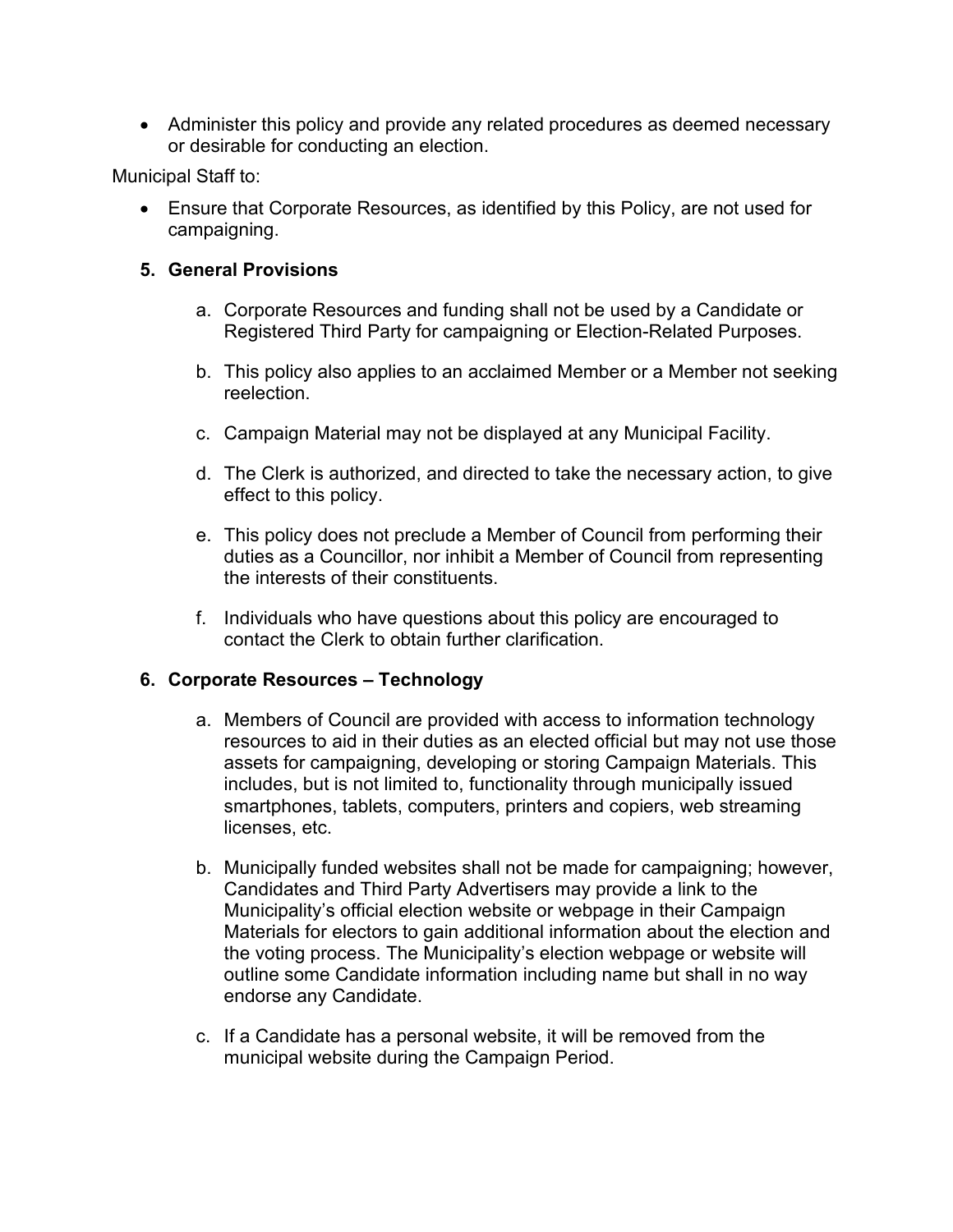- d. During the Campaign Period, Mayor and Council biographies on the Municipal website shall be reduced to council-related contact information only.
- e. The Municipality's voicemail system shall not be used by Candidates to record campaign-related messages nor shall the computer network such as in an out of office message or email signature, be used to distribute campaign-related correspondence and information.

#### **7. Corporate Resources – Communications**

- a. Members of Council may not use photographs produced for and owned by the Municipality for any Election-Related Purposes.
- b. Candidates or Registered Third Parties may not print, distribute, or refer to any of the Municipality's email addresses, telephone numbers or Municipal Facility addresses on any Campaign Materials. This does not apply to the election telephone number, election email address or link to the Municipality's election website or webpages in Campaign Materials for electors to access additional information about the election and the voting process.
- c. The Clerk may develop and distribute information through various means for the purpose of advising and educating electors. Candidates or Registered Third Parties are permitted to promote and distribute election information provided by the Clerk provided the information has not been modified in any way.
- d. The Municipality's logo, coat of arms and slogans or any other images, illustrations or videos owned or under the jurisdiction of the Municipality, may not be used in any Campaign Materials. Notwithstanding, Candidates or Registered Third Parties may capture their own photos of Municipal property for use in Campaign Material, provided the photo is taken from a publicly accessible area and does not contain a municipal sign, logo, crest, coat of arms or slogan in the background.
- e. Distribution lists or contact lists developed utilizing Corporate Resources and in the custody or control of the Municipality shall not be utilized for Election-Related Purposes to comply with the *Municipal Freedom of Information and Protection of Privacy Act.*
- f. The following shall be discontinued for Members of council from the day prior to Nomination Day in a municipal election year to voting day:
	- i. All printing, high speed photocopying and distribution, including printing and general distribution of newsletters unless used in the elected official capacity of a Member of Council and so directed and approved by Council, and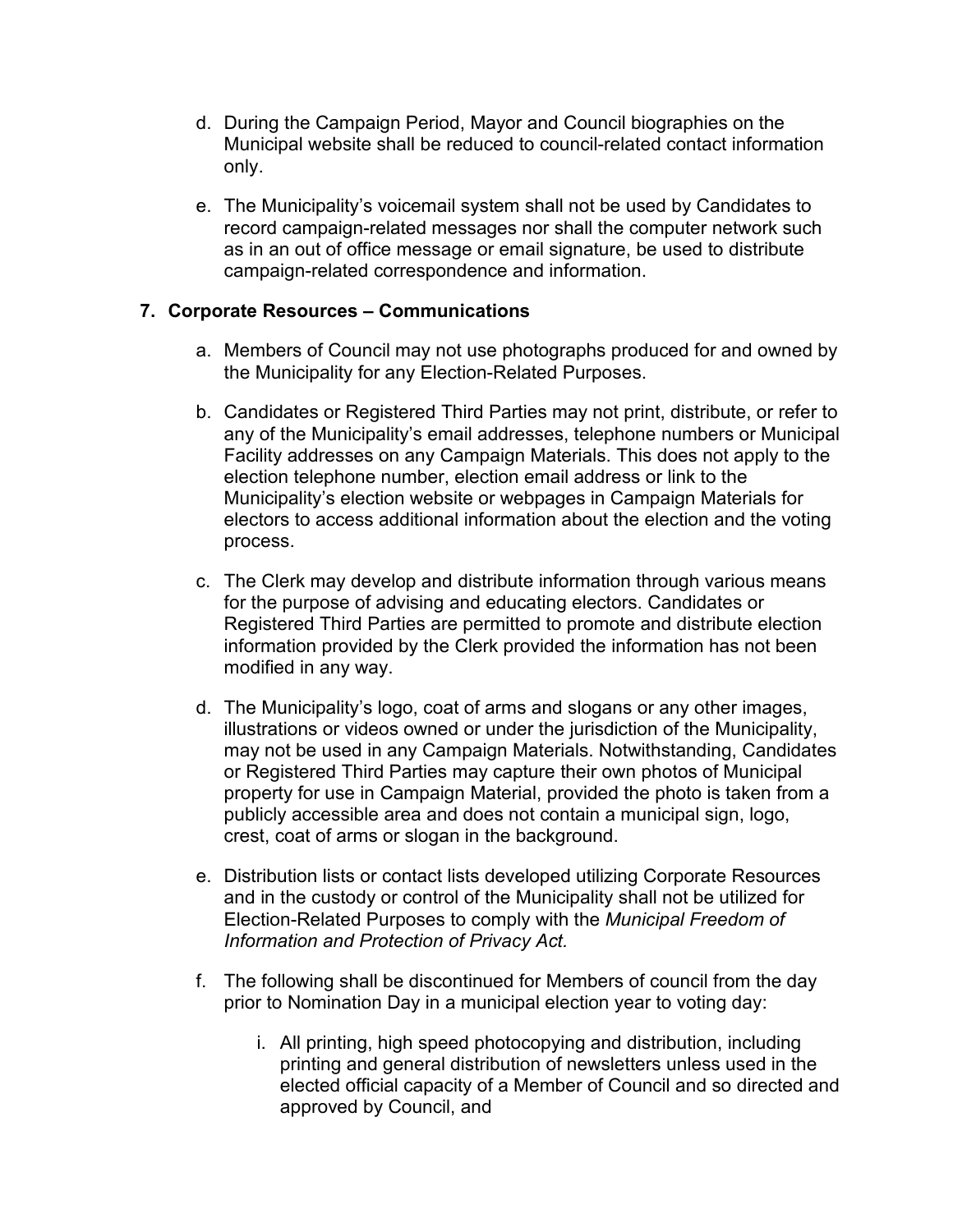- ii. The ordering of business cards and stationery.
- g. Members of Council may not:
	- i. Print, post or distribute any Campaign Material paid by municipal funds that illustrates that a Member of Council or any other individual is registered in any election or where they will be running for office,
	- ii. Profile (name or photograph), or refer to, in any Campaign Material paid by municipal funds, any individual who is registered as a Candidate in any election,
	- iii. Print or distribute any Campaign Material using municipal funds that refers to, or contains the names or photographs, or identifies registered Candidates for municipal elections (minutes of Municipal Council meetings are exempt from this policy).
- h. Municipal resources that have been published to the Municipal website (ex. strategic plans, staff reports, minutes, agendas, press releases, etc.) may be link on Candidate and Registered Third Parties' websites but may not be housed there and may not be taken out of context, modified or reproduced for use in any Campaign Material.
- i. Messages posted to the Municipal social media accounts (including Facebook, Instagram and Twitter) may be shared or retweeted by a Candidate to their personal or campaign social media accounts using social media channels and not partially reproduced.

#### **8. Corporate Resources – Municipal Facilities**

- a. Any Candidate may attend any public Council, Planning or Advisory Committee meeting; however, they shall not use this forum to speak on or address any matter relating to their campaign.
- b. Candidates or Registered Third Parties are prohibited from renting Municipal Facility space.
- c. All Candidates and Registered Third Parties must adhere to the provisions set out in any other municipal policies pertaining to Municipal Facilities.
- d. Members of Council, Candidates and Registered Third Parties may not use their constituency office, municipal or any municipally provided facilities for any Election-Related Purpose, which includes the display of any campaign-related signs in the window or on the premises, as well as the display of Campaign Material in the office.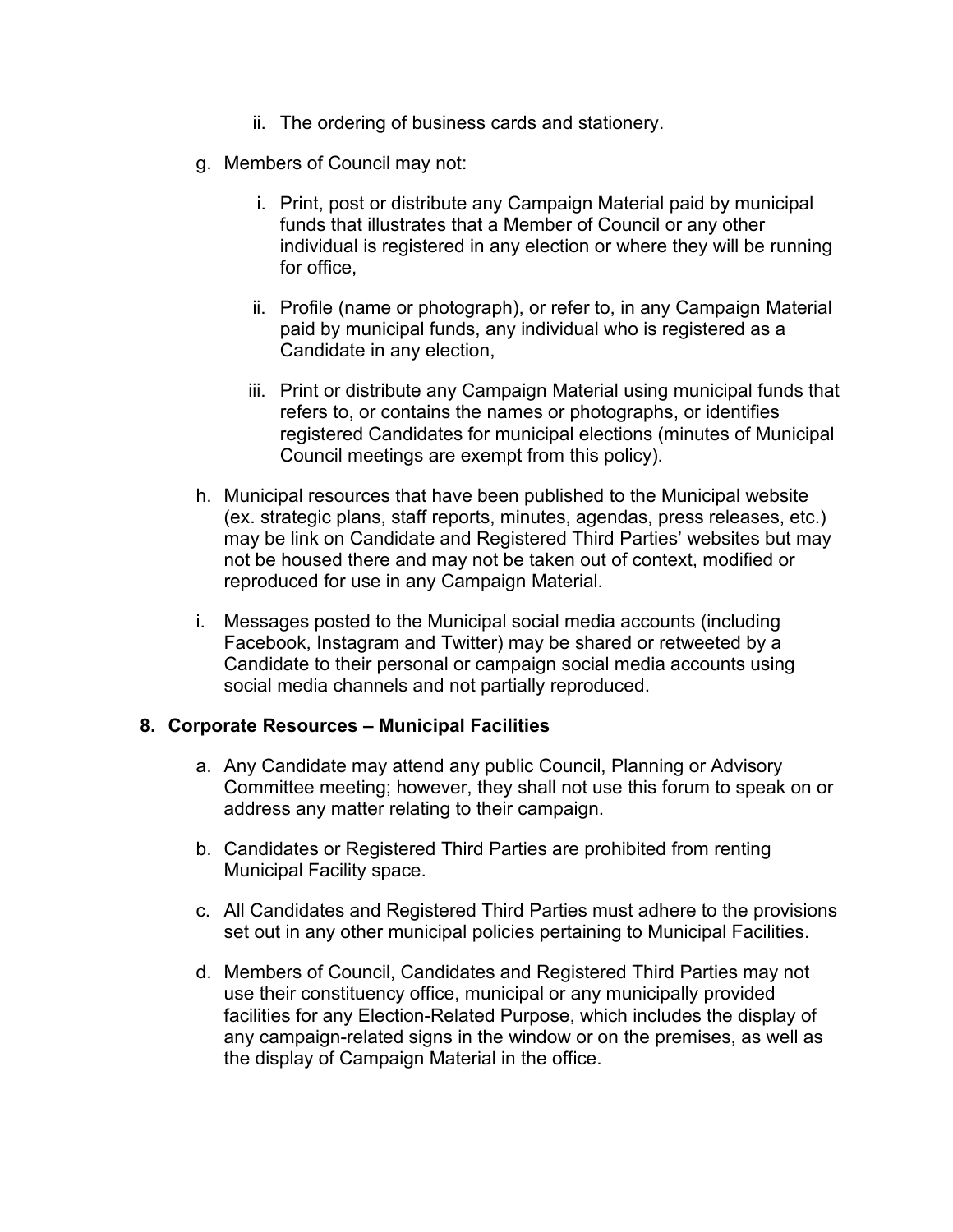- e. Campaigning and the distribution or display of Campaign Material is not permitted in any local board or Municipal Facility, on municipal land or local board event including any municipal or board meeting.
- f. Candidates or Registered Third Parties are prohibited from using a Municipal Facility as a campaign office.
- g. The rental, to Candidates or Registered Third Parties of advertising space on arena boards and lobby monitors or any other municipal social media site is prohibited. This does not include what is permitted through the Municipality's Election Sign By-Law. Campaigning on public sidewalks and highways is permitted, provided that it is in compliance with prevailing legislation and municipal by-laws.

# **9. Municipal Staff**

- a. Municipal Staff are prohibited from using Corporate Resources for the benefit of a Candidate or campaign.
- b. Staff may not canvass or actively work in support of a Candidate or party during normal working hours unless they are on a leave of absence without pay, lieu time, float day, or vacation leave. During these Campaign Activities, Municipal Staff may not wear any uniform, badge, logo or any other item identifying them as an employee of the Municipality, or using a vehicle owned or leased by the Municipality.
- c. Employees wishing to run for federal, provincial or municipal office must request and obtain a leave of absence without pay and abide by the respective legislation governing such elections.

# **10.Limitations**

Nothing in this policy shall preclude a Member of Council from performing their job as a Councillor, nor inhibit them from representing the interests of the constituents who elected them.

# **11.Implementation**

This policy shall become effective immediately upon approval by Municipal Council.

# **12.Rationale and Legislative Authority**

It is necessary to establish guidelines on the appropriate use of Corporate Resources during a Campaign Period to protect the interests of both the Members of Council and the corporation as per section 88.18 of the Act.